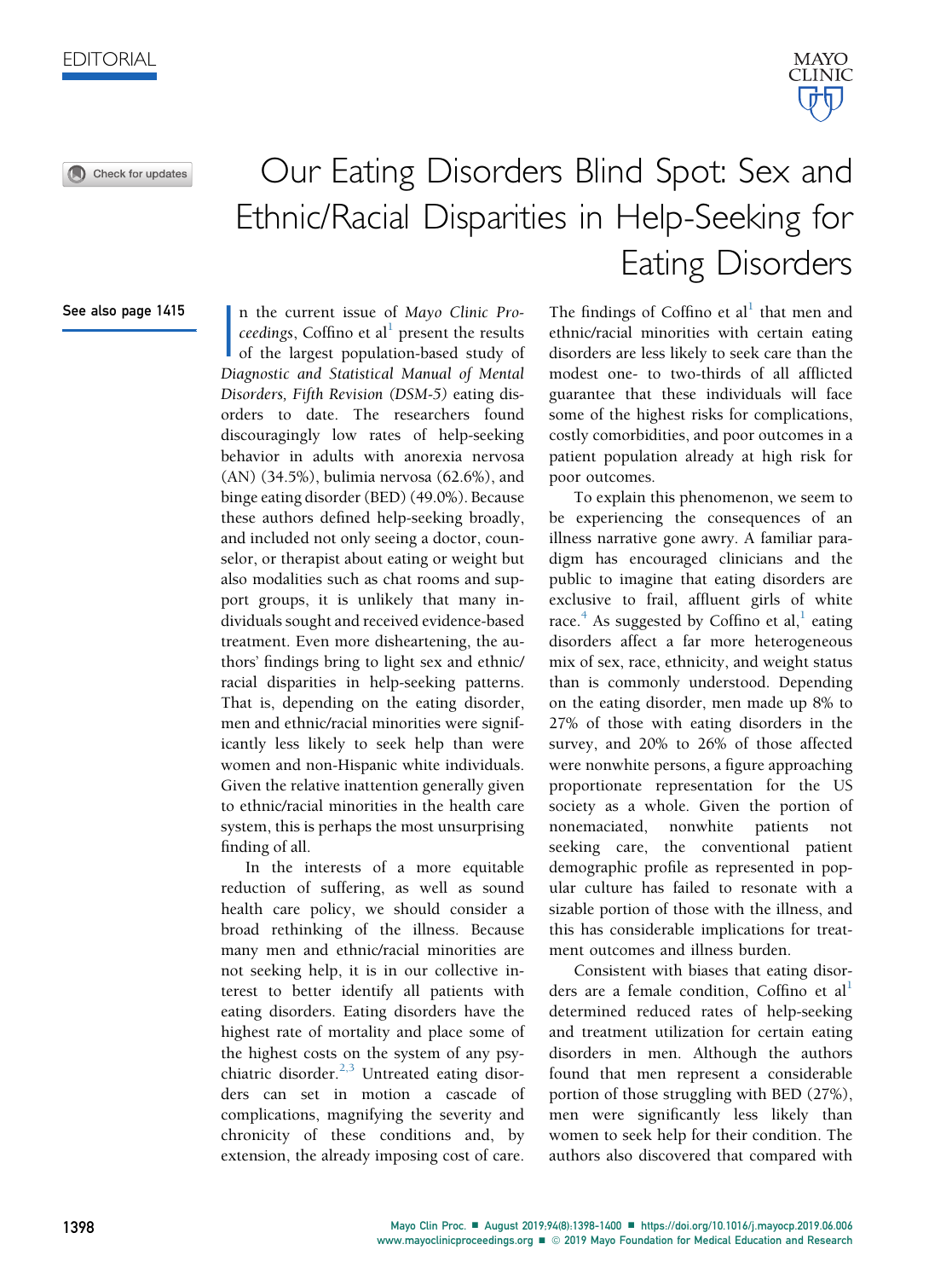women, men with AN were more likely to experience hospitalization for eating or weight-related concerns and that men with BED were more likely to receive emergency department services. It is possible that reduced help-seeking in men contributes to greater medical severity and subsequent need for acute medical and psychiatric care.

Moreover, the tendency to conflate eating disorders with low body weight might explain why Coffino et al<sup>1</sup> found that only one-third of individuals with BED, a condition associated with higher weight status, sought professional help. There is evidence that compared with underweight patients, higher-weight-status patients take longer to be identified and referred for treatment.<sup>[5](#page-2-0)</sup> This delay in care seems to stem from the misconception that eating disorders are associated with low weight, and it is likely to have negative consequences for the prognosis of higher-weight-status patients, including individuals with BED, bulimia nervosa, and atypical AN (ie, patients presenting with all the symptoms of AN except present at normal to above normal weight).

Although a renewed public health effort to broaden our imagined depiction of eating disorders is warranted, the responsibility falls on health care providers to identify and treat eating disorders across diverse patient populations. Because most eating disorders present in primary care, primary care providers are central to detecting these conditions, understanding their role in complex medical presentations, and directing patients to appropriate treatment. As it now stands, only half of patients with eating disorders are identified in primary care, and this generally occurs after the development of substantial medical complications, when precious opportunity for treatment success has been  $\text{lost}$ .<sup>[6,7](#page-2-0)</sup> Although primary care providers are likely to identify eating disorders in patients showing obvious signs of malnutrition and weight loss, many may not be attuned to the more subtle manifestations commonly seen in nonspecialty settings.

Physicians surely experience this blind spot thanks, in large part, to a research base

drawn almost exclusively from treatmentseeking individuals, participant samples that Coffino et al<sup>[1](#page-2-0)</sup> show us are underrepresented by men and ethnic/racial minorities. In this dynamic, ethnic minorities are less likely to be asked by their doctor or mental health professional about eating disorder symptoms than are nonminority individuals with eating disorders, and this omission makes them less likely to receive a referral for treatment. $8$  In something of a selfperpetuating cycle, academic literature based on a narrow demographic sample of help-seeking patients has taught clinicians to look for more of the same, ignoring men and racial/ethnic minorities with eating disorders, further compounding these health care disparities.

In addition, clinician bias seems to be informed by conceptual errors concerning eating disorders reflected in outdated diagnostic guidelines pertaining to eating disorders and weight. In the DSM-IV, $9$  the diagnosis of AN formerly required a body mass index at or below 85% of expected for age and sex, a decidedly narrow understanding of the illness. Although the DSM- $5^{10}$  $5^{10}$  $5^{10}$  has since eliminated this weight threshold, absolute low weight remains a fixed idea for most clinicians. Until we can broaden our understanding of these complex illnesses, accepting the possibility that patients with normal or even high body mass index may indeed fall below a healthy weight based on their own genetic requirements, eating disorders in patients of diverse weight will go unrecognized.

In focusing on a narrow subset of patients with eating disorders (ie, white, young females presenting with low weight), clinical screening is failing a sizable percentage of persons with these burdensome, costly, and often lethal illnesses. Coffino et al<sup>[1](#page-2-0)</sup> remind us that men, ethnic/racial minorities, and higher-weight-status individuals compose a substantial portion of those with the illnesses and report the troubling finding that these persons are less likely to seek help. To correct this disparity, clinicians must begin to examine our biases